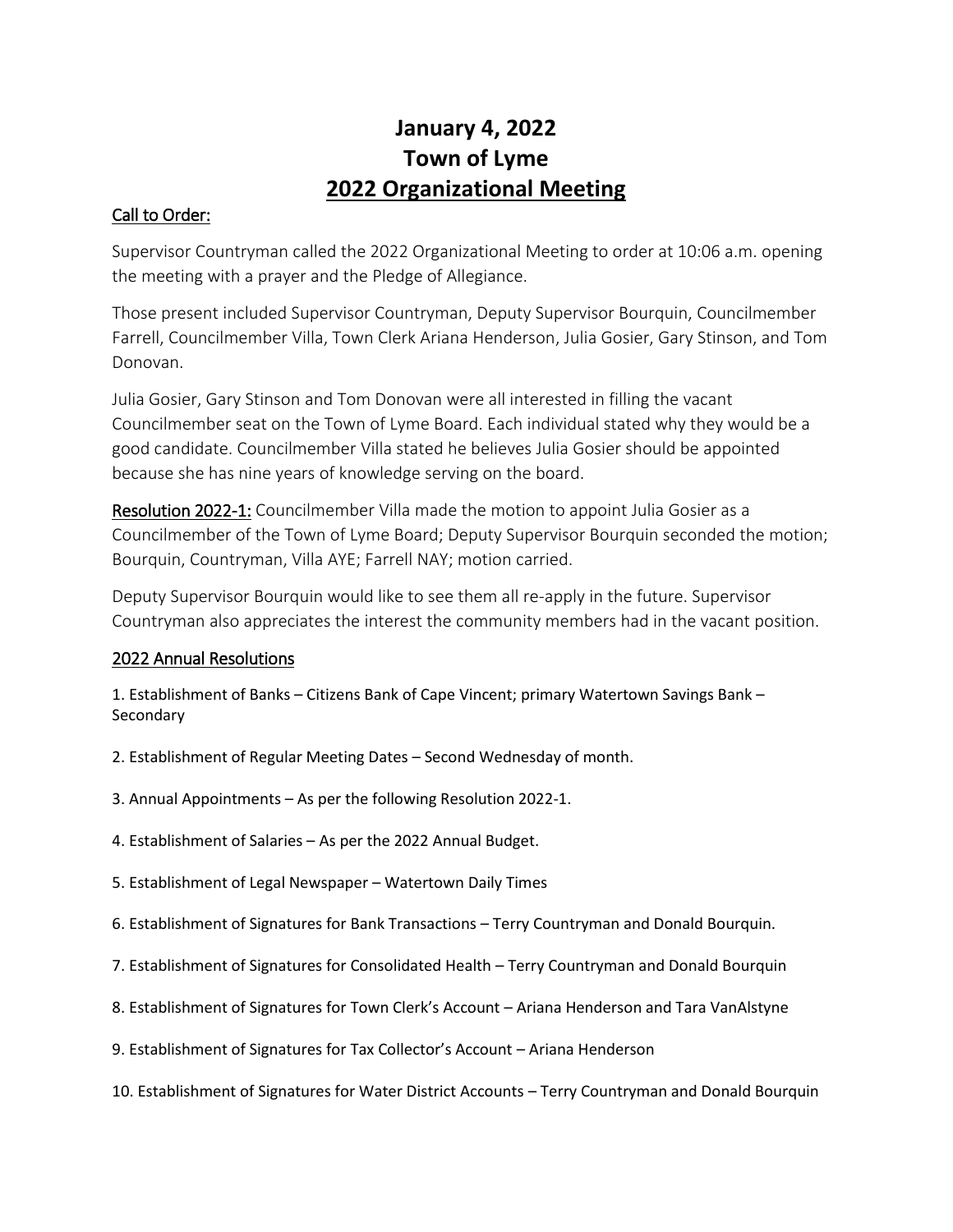11. Establishment of Mileage Rate – NYS Current Rate 1/1/22- \$0.56 (As per Office of the State Comptroller)

12. Establishment of Audit Committee – Dan Villa and Timothy Farrell

13. Designation of Polling Places- 1.) Town Office 2.) Three Mile Bay Fire Hall 3.) Town Office

- 14. Adoption of Investment Policy
- 15. Adoption of Procurement Policy

16. Retirement Resolution for Year – BE IT Resolved, that the Town of Lyme/Location Code 30648 hereby establishes that Highway Superintendent Pat Weston, Tax Collector and Town Clerk Ariana Henderson hereby establish the standard work days and will report those days to the New York State and Local Employees' Retirement System based on the time keeping system records or the record of activities maintained and submitted by these officials to the Clerk of this body.

17. Town Officials Bond – Timerman Adams Insurance

18. Prepayment of Claims

19. Payment of Town Association Dues

20. Payment of Elected/Appointed Officials' Annual Dues

21. Authorization of Payment for Attendance at Association of Towns Annual Conference

22. Renewal of the Intermunicipal Agreements (School, Fire Departments, and Village) Pending Negotiations and Agreements

23. Claims to be charged against General Fund A-00-1620-00.4 Contractual: a. Electric b. Heating Fuel c. Telephones/Fax d. Internet e. Water/Sewer f. Copiers – Maintenance and Repair; Paper, Toner g. Shared Supplies

Resolution 2022-2: -Deputy Supervisor Bourquin made the motion to approve Annual Resolutions. Councilmember Villa seconded the motion; all were in favor; motion carried.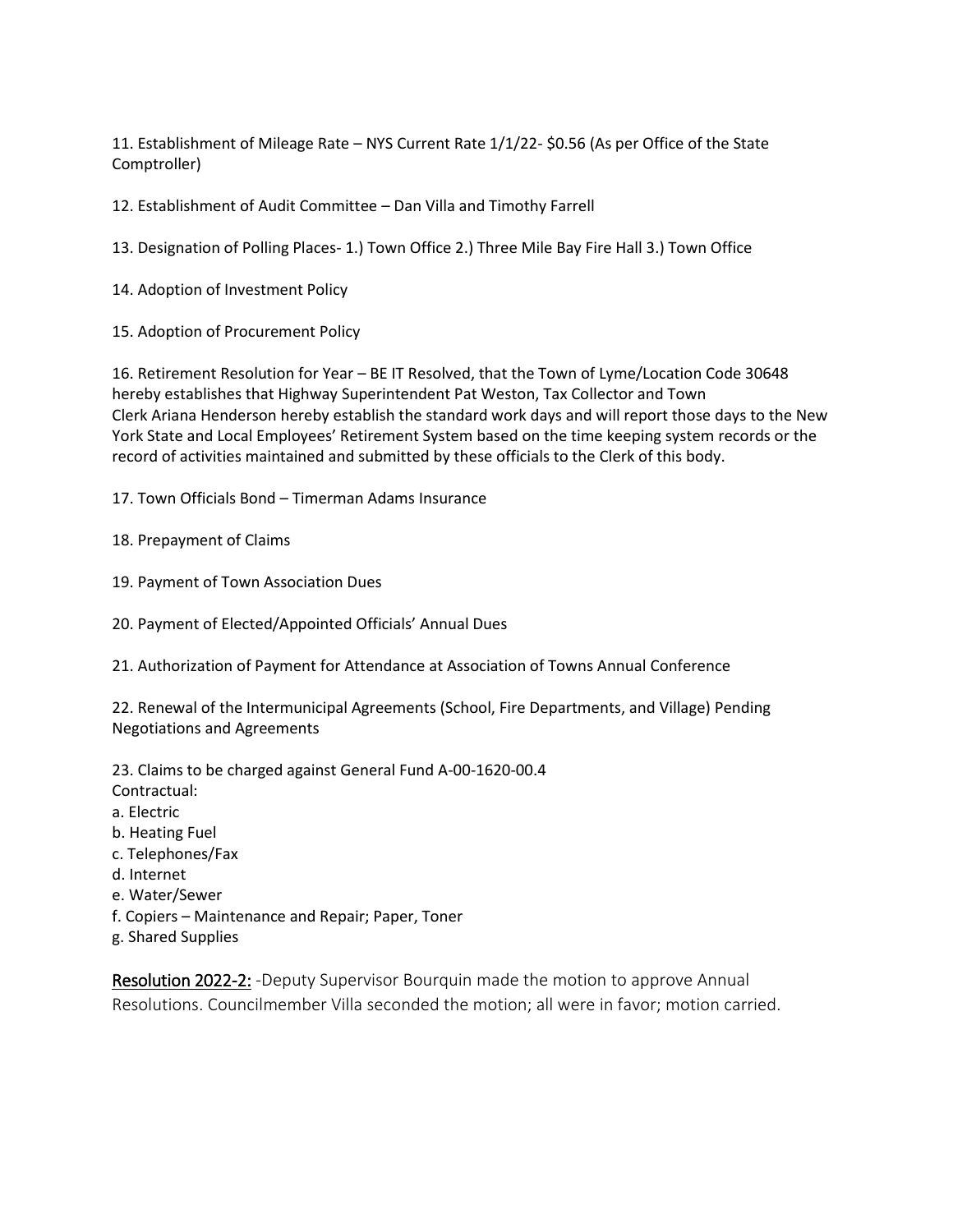#### **2022 Annual Appointments:**

| a. Supervisor/Budget Officer            | <b>Terry Countryman</b>            |
|-----------------------------------------|------------------------------------|
| b. Deputy Supervisor                    | Donald Bourquin                    |
| c. Bookkeeper to Supervisor             | <b>Bowers and Company</b>          |
| d. Payroll Officer                      | <b>Bowers and Company</b>          |
| e. Consolidated Health Officer          | Terry Countryman                   |
| f. Consolidated Health Doctor           | Carrie Guga                        |
| g. Deputy Highway superintendent        | <b>Brian Cosselman</b>             |
| h. Deputy Town Clerk                    | Tara VanAlstyne                    |
| i. Clerk to Supervisor                  | Robin Grovesteen                   |
| j. Records Management Officer           | Ariana Henderson                   |
| k. Registrar of Vital Statistics        | Ariana Henderson                   |
| I. Deputy Registrar of Vital Statistics | Tara VanAlstyne                    |
| m. Chairwoman of Assessors              | Marsha Barton                      |
| n. Water Districts Billing Clerk        | Marsha Barton                      |
| o. Water Districts Receiving Clerk      | Cathy Munger                       |
| p. Zoning/Codes Enforcement Officer     | To Be Determined                   |
| q. Deputy Zoning Enforcement Officer    | To be Determined                   |
| r. Chairman of Zoning Board of Appeals  | Judi Bates (1 year)                |
| s. Secretary to ZBA                     | Susan Locy                         |
| t. Chairman of Planning Board           | Reggie Schweitzer                  |
| u Planning Board Member                 | Thomas Strejlau                    |
| v. Secretary to Planning Board          | Joanne Galavitz                    |
| w. Town Historian                       | Lyme Heritage Center               |
| x. Attorney for Town                    | Joseph W. Russell                  |
| y. Office Maintenance                   | Candy Barton                       |
| aa. Transfer Site Liaison               | Don Bourquin                       |
| bb. Website Committee                   | Terry Countryman, Ariana Henderson |
| cc. Youth Commission Liaison            | Terry Countryman                   |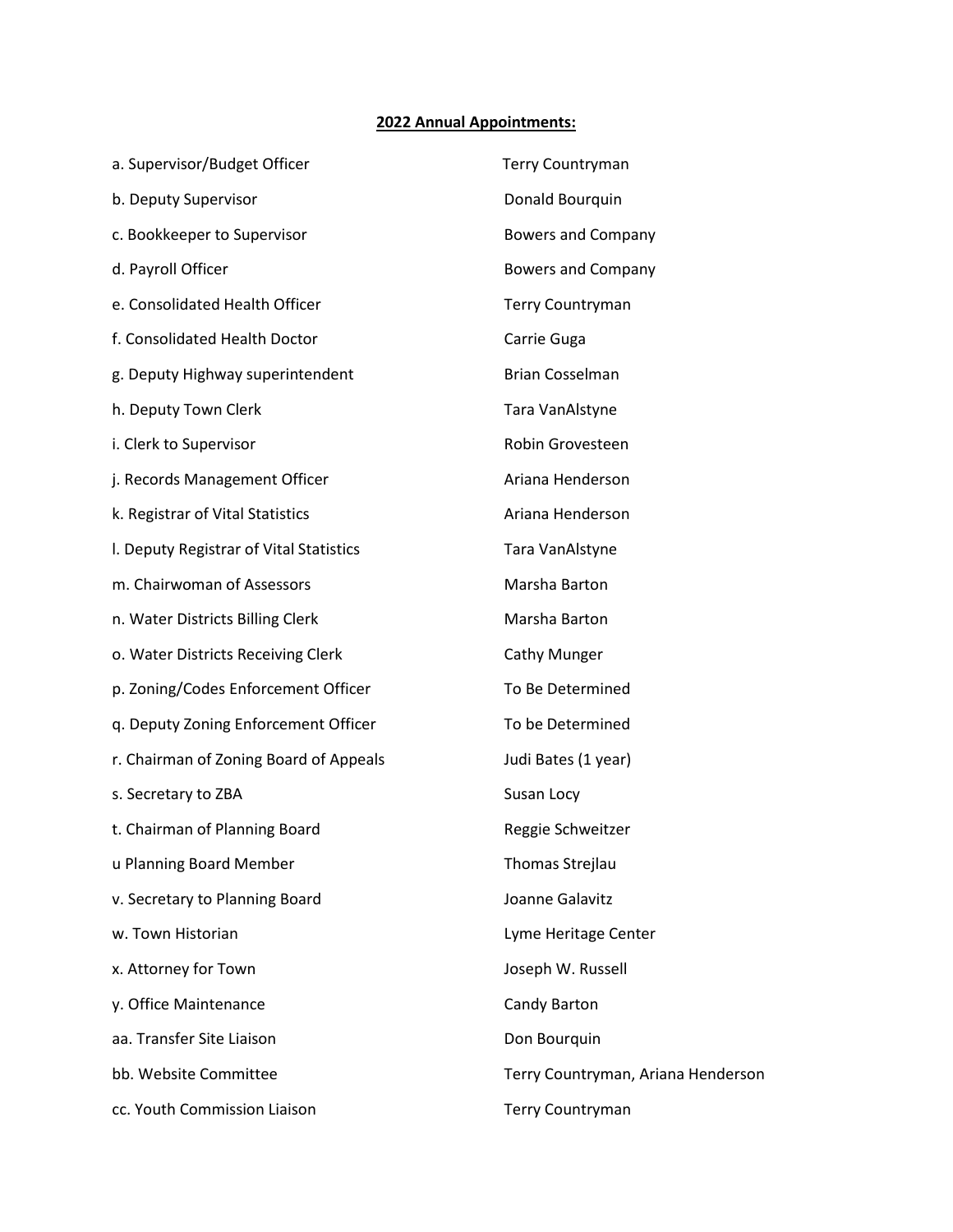| ee. Buildings & Grounds Committee            | Dan Villa, Pat Weston, Julia Gosier, Robin<br>Grovesteen, Ariana Henderson |
|----------------------------------------------|----------------------------------------------------------------------------|
| ff. Three Mile Bay Cemetery Liaison          | Julia Gosier                                                               |
| gg. Shared Services Liaison to LCS Committee | Robin Grovesteen                                                           |
| hh. Water board Chairwoman                   | Marsha Barton                                                              |
| ii. Board of Assessment Review Member        | David Bourguin                                                             |
| jj. Zoning Board Member                      | Carol Quencer                                                              |
| kk. Water Board Member                       | <b>Randy Gardner</b>                                                       |

Resolution 2022-3: Councilmember Villa made the motion approving the 2022 Annual Appointments; Councilmember Gosier seconded the motion; all were in favor; motion carried.

Resolution 2022-4: Councilmember Villa made the motion to close the 2022 Annual Organizational Meeting; Councilmember Gosier seconded the motion; all were in favor; motion carried.

#### Open Meeting:

Town Ambulance: Supervisor Countryman received a message from Jeff Call stating the CON for the new ambulance service was approved by the regional board. The ambulance will need a member from the Lyme Community and a Lyme Town Board member (non-voting) to join their board. They have already received \$60,000.00 in donations towards a new building.

Point Salubrious Water District: Supervisor Countryman wanted to discuss the agenda for the January 12, 2022 meeting. The first point of discussion was the Point Salubrious potential Water District. The Board was presented with a petition in 2021 from residents of Point Salubrious. There were several reasons why the petition wasn't valid. Supervisor Countryman discussed the Board's options with our Town Attorney. The Board can go forward with a process called 12A or do their own petition/survey to see what property owners would be interested in the new water district. There was further discussion in regard to the Point Salubrious water district. Councilmember Gosier stated the formation of the district is based on the financials of the project and if grants are available. Councilmember Villa suggested the Board move forward under 12A process after knowing the cost of what the water district study will be. This will show the residents that the Board cares. Councilmember Farrell suggested planning the water district around when Jefferson County will be digging up the road for repairs. This would save the Town money. Deputy Supervisor Bourquin advised using the study that Bernier and Carr completed years ago and updating it. Councilmember Gosier proposed being competitive and asking another engineering firm along with Bernier and Carr to see what the cost of the study would be. Supervisor Countryman will contact Fourth Coast and Bernier and Carr for the cost of a Point Salubrious Water District Engineering study. Councilmember Villa asked Supervisor Countryman to keep Warren Johnson updated on the water district.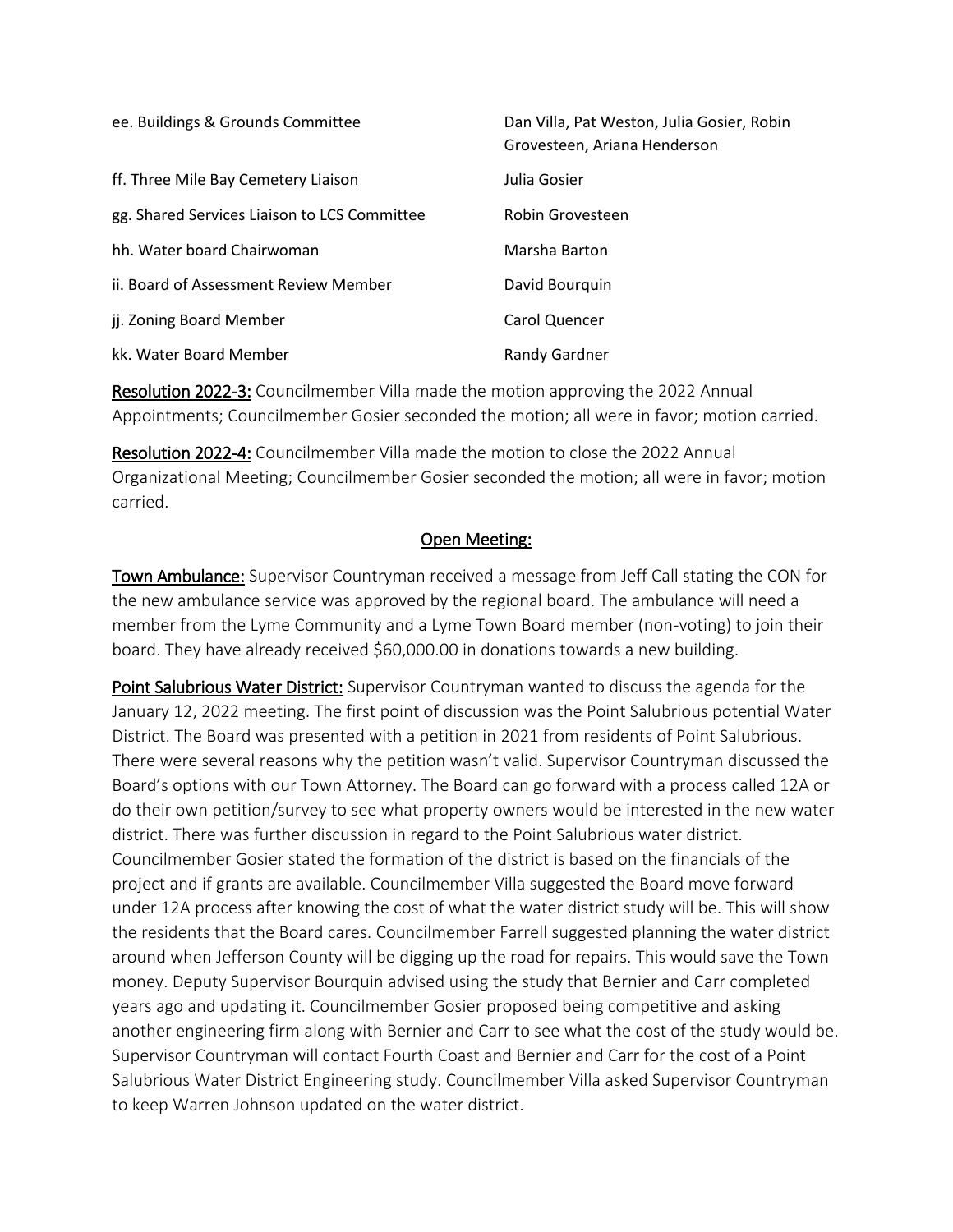Solar Moratorium: Supervisor Countryman reported that when he met with the Town Attorney and the moratorium expired at the end of 2021. The Town went a full year with no action on the moratorium which could put the Town at risk for litigation. Supervisor Countryman suggested letting Barton and Loguidice edit the zoning law and then allowing them to present it back to the Town Board. Councilman Villa agreed. Councilmember Farrell asked if the Town was looking into what the Solar companies could give to the Town. Supervisor Countryman explained the solar process including intervene funds. There was further discussion regarding the water front district and the moratorium. Supervisor Countryman is going to contact Barton and Loguidice regarding the zoning law.

Youth Commission: The first Youth Commission meeting will be held January 9, 2022. The following members need approval by the Town Board:

Jim Morrow Mindy Kaplan Stephanie Doney Heather O'Brien Terry Countryman Charlie Mount Mike Nichols Rebecca Kron Rich Little Jose Sosa

Resolution 2022-5: Deputy Supervisor Bourquin made the motion to approve the above members to the Youth Commission; Councilmember Farrell seconded the motion; all were in favor; motion carried.

Transfer Site Permits: Deputy Supervisor Bourquin stated that an employee at the transfer site tested positive for Covid-19. He suspended issuing any permits at this time. The Highway also has 2 positive Covid-19 cases. He would like Pat Weston to pick up some at home Covid-19 tests to have on hand. He called public health and they don't have any to give out. The Board agrees that Pat should purchase some tests.

#### Grants in Question:

Recycling Grant

Addie Jennie Money

Dog Ag and Markets Shelter @ the New Offices